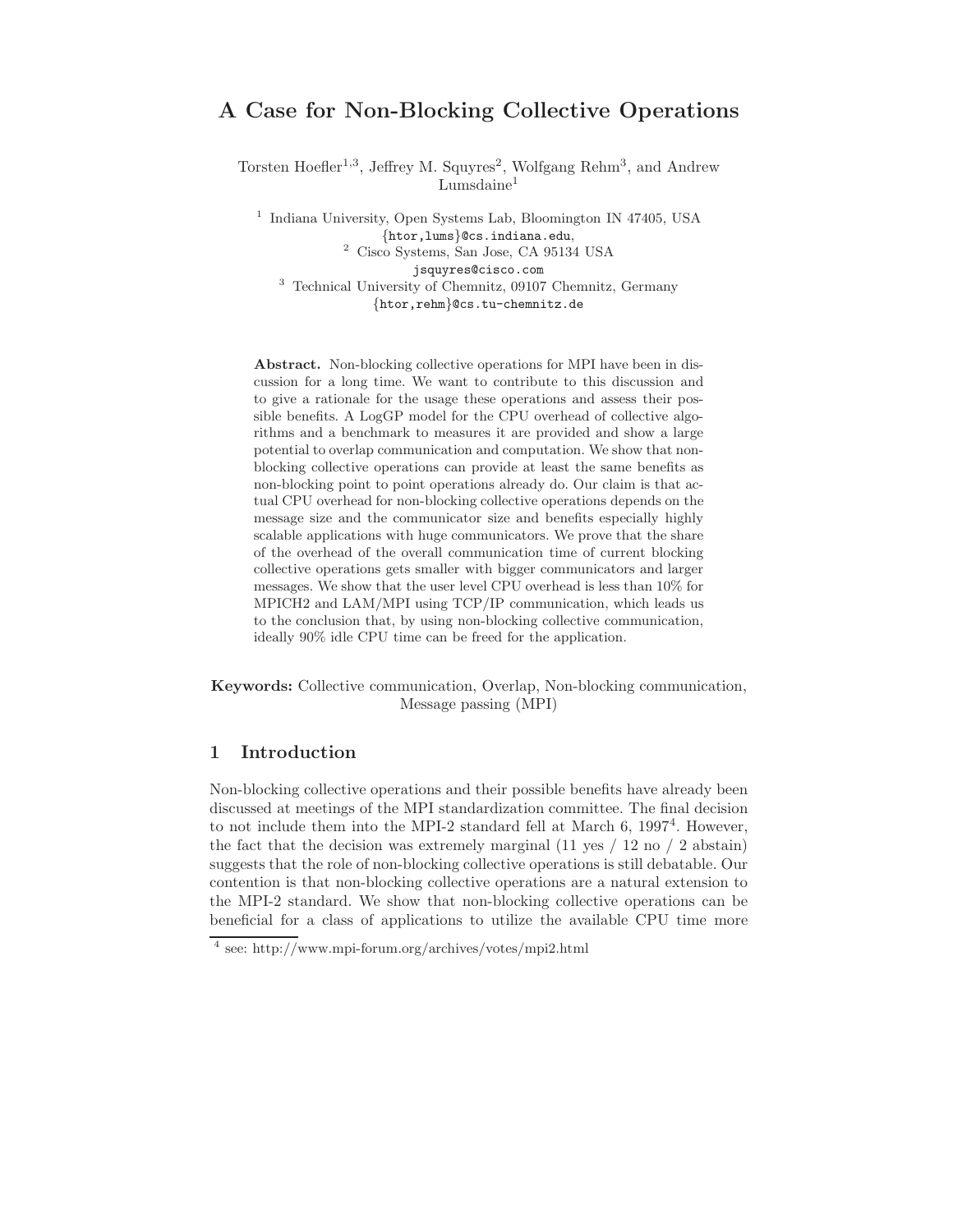efficiently and decrease the time to solution of these applications significantly. Further, we discuss two main problems of blocking collective communication which limit the scalability of applications.

First, blocking collective operations have a more or less synchronizing effect on applications which leads to unnecessary wait time. Even thought the MPI standard does not define other blocking collective operations than MPI BARRIER to be strictly synchronizing, most used algorithms force many processes to wait for other processes due to data dependencies. In this way, synchronization with a single process is enforced for some operations (e.g., a MPI-BCAST can not be finished until the root process called it) and the synchronizing behavior of other operations highly depends on the implemented collective algorithm. In either case, pseudo-synchronizing behavior often leads to many lost CPU cycles, a high sensitivity to process skew (e.g., due to daemon processes which "steal" the CPU occasionally and introduce a pseudo-random skew between processes [1,2]), and a high sensitivity to imbalanced programming (e.g., some processes do slightly more computation than others each round).

Second, most blocking collective operations can not take much advantage of modern interconnects which enable communication offload to support efficient overlapping of communication and computation. Abstractly seen, each supercomputer or cluster consists of two entities, the CPU which processes data streams and the network which transports data streams. In many networks, both entities can act mostly independently of each other, but the programmer has no chance to use this parallelism efficiently if blocking communication (point-topoint or collective) is used.

Another rationale to offer non-blocking semantics for collective communication is an analogy between many modern operating systems and the MPI standard. Most modern operating systems offer possibilities to overlap computation on the host CPU with actions of other entities (for example harddisks or the network). Asynchronous I/O and non-blocking TCP/IP sockets are today's standard features to communicate. The MPI standard offers non-blocking point-to-point communication which can be used to overlap communication and computation. It would be a natural extension to offer also a non-blocking interface to the collective operations.

The next section describes related work in the field of overlap of computation and communication and the avoidance of synchronization. Section 2 gives some information about possible benefits of non-blocking collective communication. Section 3 presents benchmark results for a selected set of operations followed by a conclusion of this work.

#### 1.1 Related Work

The obvious benefits of overlapping communication with computation and leveraging the hardware parallelism efficiently with the usage of non-blocking communication is well documented. Analyses [3,4,5] try to give an assessment of the capabilities of MPI implementations to perform overlapping for point-to-point communications. Many groups analyze the possible performance benefits for real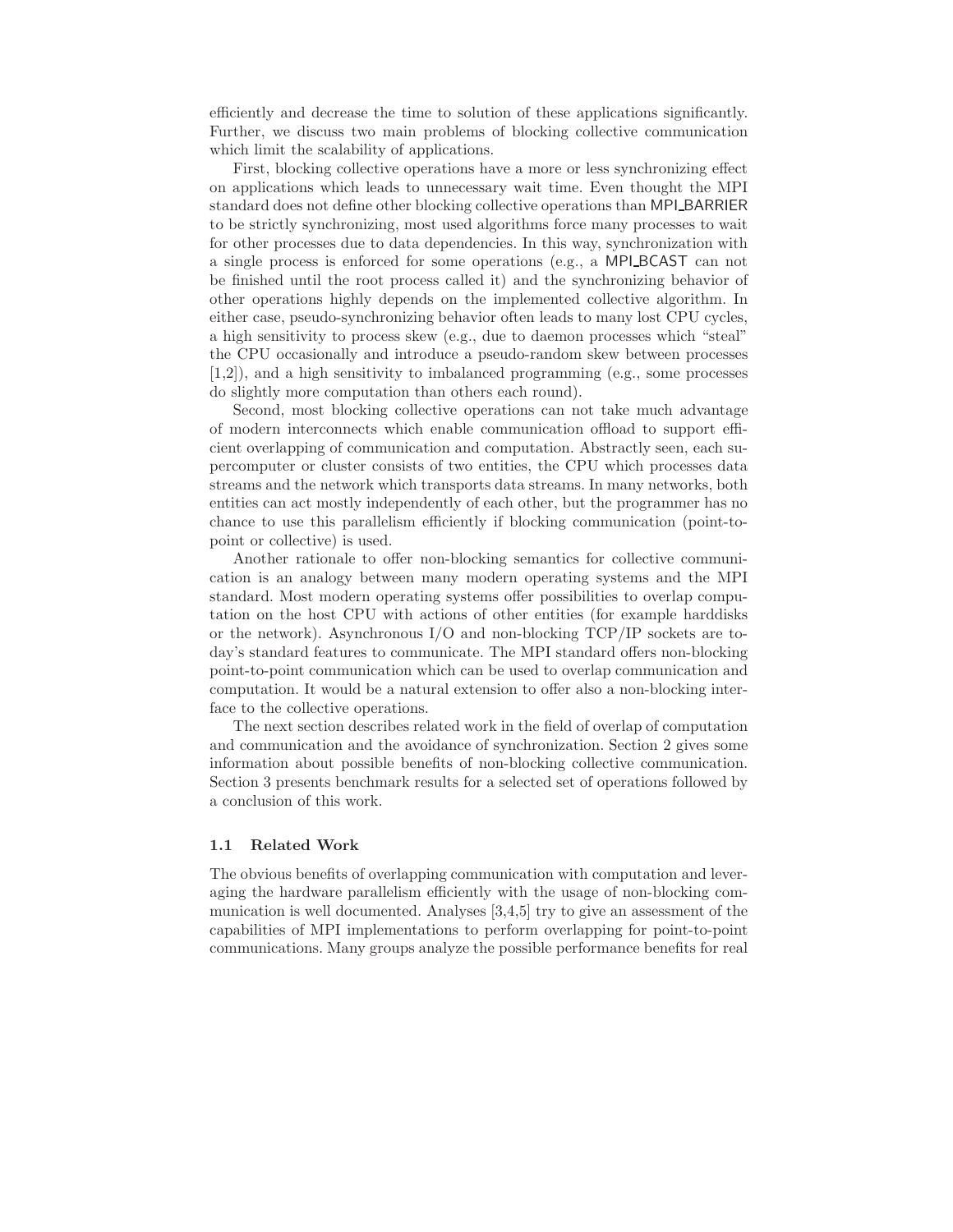applications. Liu et al. [6] showed possible speedups up to 1.9 for several parallel programs. Brightwell et al. [7] classifies the source of performance advantage for overlap and Dimitrov [8] uses overlapping as fundamental approach to optimize parallel applications for cluster systems. Other studies, as [9,10,11,12] apply several transformations to parallel codes to enable overlapping. However, little research has been done in the field of non-blocking collectives. Studies like [13,14] mention that non-blocking collective operations would be beneficial but do not provide a measure for it. Kale et al. [15] analyzed the applicability of a non-blocking personalized exchange to a small set of applications in practice. However, many studies show that non-blocking communication and non-blocking collectives may be beneficial. Our work contributes to the field because we actually assess the potential performance benefits of a non-blocking collective implementation.

### 2 Possible Performance Benefits

The most obvious benefits of non-blocking collective operations are the avoidance of explicit pseudo synchronization and the ability to leverage the hardware parallelism stated in Section 1. The pseudo-synchronizing behavior of most algorithms cannot be avoided, but non-blocking collective operations process the operation in the background, which enables the user to ignore most synchronization effects. Common sources for de-synchronization, process skew and load imbalance are not easily measurable. However, results can increase the application running time dramatically, as shown in [16]. Theoretical [17] and practical analyses [18,16] show that operating system noise and resulting process skew is definitively influencing the performance of parallel applications using blocking collective operations. Non-blocking collective operations avoid explicit synchronization unless it is necessary (if the programmer wants to wait for the operation to finish). This enables the programmer to develop applications which are more tolerant of process skew and load imbalance.

Another benefit is to use the parallelism of the network and computation layers. Non-blocking communication (point-to-point and collective) allows the user to issue a communication request to the hardware, perform some useful computation, and ask later if it has been completed. Modern interconnect networks can perform the message transfer mostly independently of the user process. The resulting effect is that, for several algorithms/applications, the user can overlap the communication latency with useful computation and ignore the communication latency up to a certain extent (or totally). This has been well analyzed for point-to-point communication (see Section 1.1). Non-blocking collective operations allow the programmer to combine the benefits of collective communication [19] with all benefits of non-blocking communication. The following subsections analyze the communication behavior of current blocking collective algorithms and implementations and show that only a fraction of the CPU time is involved into communication related computation. In relation to previous studies we show, theoretically and practically, that a similar percentage, in many cases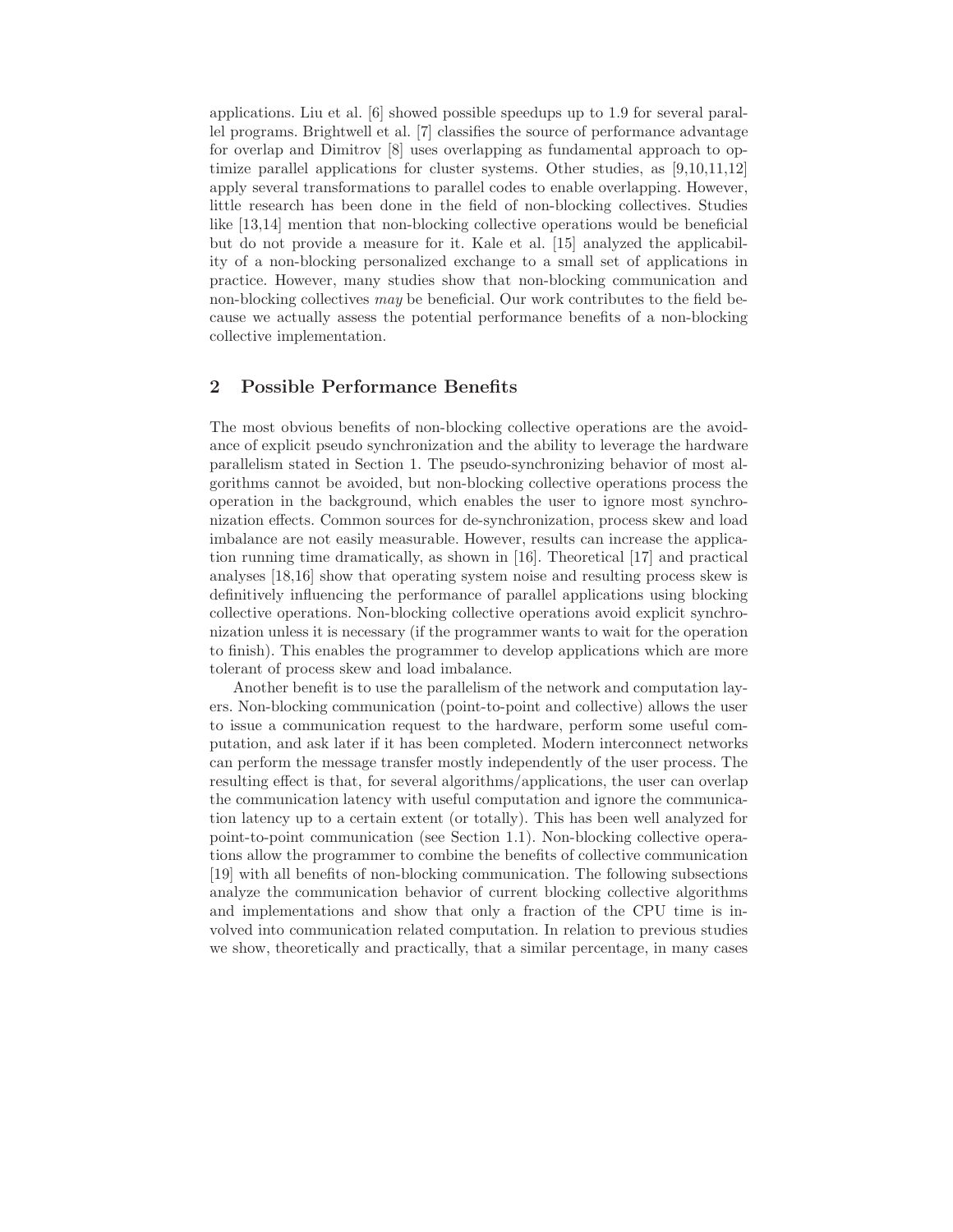even more, idle CPU time as with non-blocking point-to-point communication can be gained. We assume that the biggest share of the remaining (idle) CPU time can be leveraged by the user if overlap of communication and computation together with non-blocking collective communication can be applied.

#### 2.1 Modelling CPU and Network Activity

This subsection gives an estimation of the theoretical CPU idle time during a collective operation. The CPU idle time during the communication will be modelled and benchmarked. Precise models for collective operations are presented in [20] and for barrier synchronization in [21]. Both studies show that the LogP [22] or LogGP [23] model is able to predict the communication time sufficiently accurately if the processes enter the collective operation simultaneously.

We analyze the three collective operations MPI\_BARRIER, MPI\_ALLREDUCE, and MPI BCAST without loss of generality, in detail. As shown in  $[24,25,26]$ , these three operations are frequently used in real applications. However, the results can also be applied to all other collective operations.

We assume the usual LogP/LogGP communication parameters (Latency, overhead, gap, Gap ber byte and Processors) and  $\gamma$  to assess computation:

We derive simplified LogGP models for networks adhering the properties defined in Section 2.2 in [21] (full bisectional bandwidth; full duplex; unlimited forwarding rate; L, o are constant;  $o > L > g$ ). We model point-to-point message based implementations with logarithmic running time  $(O(log_2 P))$  of all three operations. We assume the dissemination principle to perform MPI BARRIER (1), analyzed in [21]. Our model for MPI ALLREDUCE (2) assumes a simple binomial tree reduce implementation followed by MPI BCAST and our MPI BCAST (3) model assumes a binomial tree implementation (compare proposed models in  $[20]$ ).

$$
t_{barr} = (2o + L) \cdot \lceil log_2 P \rceil \tag{1}
$$

$$
t_{allred} = 2 \cdot (2o + L + m \cdot G) \cdot \lceil log_2 P \rceil + m \cdot \gamma \cdot \lceil log_2 P \rceil \tag{2}
$$

$$
t_{bcast} = (2o + L + m \cdot G) \cdot \lceil log_2 P \rceil \tag{3}
$$

If we come back to the two entities, which are the network and the processor, mentioned in Section 1, we realize that each parameter is "accounted" at a specific entity. The processor is only used by  $o$  and  $\gamma$  while the network is used to perform the message transmission  $(L,g,G)$ . Using this information, we can divide the equations presented above up into processing and network parts:

$$
t_{barr}^{CPU} = 2o \cdot \lceil log_2 P \rceil \ t_{barr}^{NET} = L \cdot \lceil log_2 P \rceil \tag{4}
$$

$$
t_{allred}^{CPU} = (40 + m \cdot \gamma) \cdot \lceil log_2 P \rceil \ t_{allred}^{NET} = 2 \cdot (L + m \cdot G) \cdot \lceil log_2 P \rceil \tag{5}
$$

$$
t_{bcast}^{CPU} = 2o \cdot \lceil log_2 P \rceil \ t_{bcast}^{NET} = (L + m \cdot G) \cdot \lceil log_2 P \rceil \tag{6}
$$

We see that both,  $t^{CPU}$  and  $t^{NET}$  scale logarithmically with P. However, on modern interconnects the parameters can differ significantly. The following section provides an analysis of these parameters for modern interconect networks.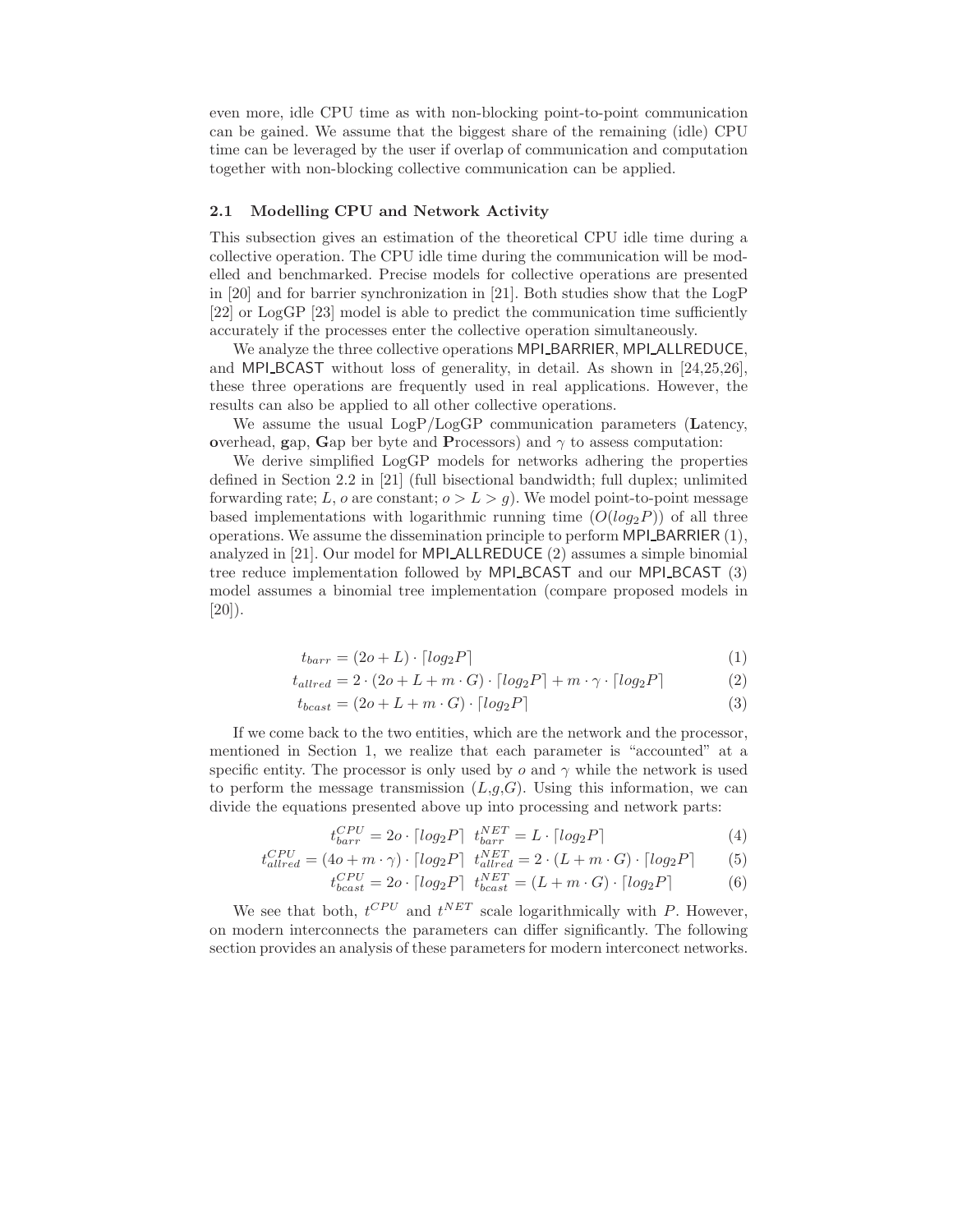#### 2.2 Fitting the Model to Modern Architectures

Modern interconnect architectures, like InfiniBand<sup>TM</sup>, Quadrics<sup>TM</sup>, or Myrinet<sup>TM</sup>. which are used for HPC systems, try to offload a huge share of the communication into the network interface card. Traditional networks, like Ethernet (without offloading), still use the CPU extensively to process network protocols like TCP/IP. However, also Ethernet has been optimized for lower host overhead with simplified protocols [27] as well as direct user level access and protocol offloading [28]. All these new networks and approaches aim to reduce the overhead of the main CPU involved in communication ( $o$  parameter). The  $L$  parameter is usually greater than the  $o$  in modern networks, and the gap between  $t^{CPU}$ and  $t^{NET}$  grows with the message size as  $G \cdot m$  is added. This enables efficient overlapping of computation and communication for point-to-point communication which has been described in the related work section. However, this idea can also be applied to collective communication. As one can see in equations  $(4),(5),(6)$ , the gap between Network and CPU occupancy also grows with the number of involved processors  $P$ . This leads us to the prediction that especially blocking collectives which communicate large data chunks with many processors should be mostly utilizing the network (with an idle CPU). The only exception could be reduction operations, like MPI ALLREDUCE, because they include processing (reduction) of values on the host CPU. However, in most cases, the bandwidth of the CPU should be much higher than the network bandwidth. In the following section, we evaluate these theoretical expectations with a custom benchmark set which measures the CPU usage during blocking collective operations.

### 3 Benchmark Results

We implemented a benchmark which measures the CPU utilization for different MPI collective operations. The benchmark uses the standard gettimeofday() and getrusage() functionality of modern operating systems to measure the idle time. It issues collective calls with different message sizes and communicator sizes. The benchmark methodology is described as pseudocode in Listing 1.1. The getrusage() call returns system time and user time used by the running process separately. We chose a high number of iterations (10000) in the inner loop (max iters, Line 5) to be able to neglect the overhead and relative impreciseness of the system functions. We conducted the benchmark for different MPI implementations shown in Table 1.

Many MPI libraries are implemented in a non-blocking manner which means that the CPU overhead is, due to polling, 100% regardless of other factors. Only LAM/MPI with TCP/IP and MPICH2 with TCP/IP used blocking communication to perform the collective operations. However, it is totally correct to use polling to perform blocking MPI collective operations because, at least for single threaded MPI applications, the CPU is unusable anyways and polling has usually slightly lower overhead than interrupt based (blocking) methods.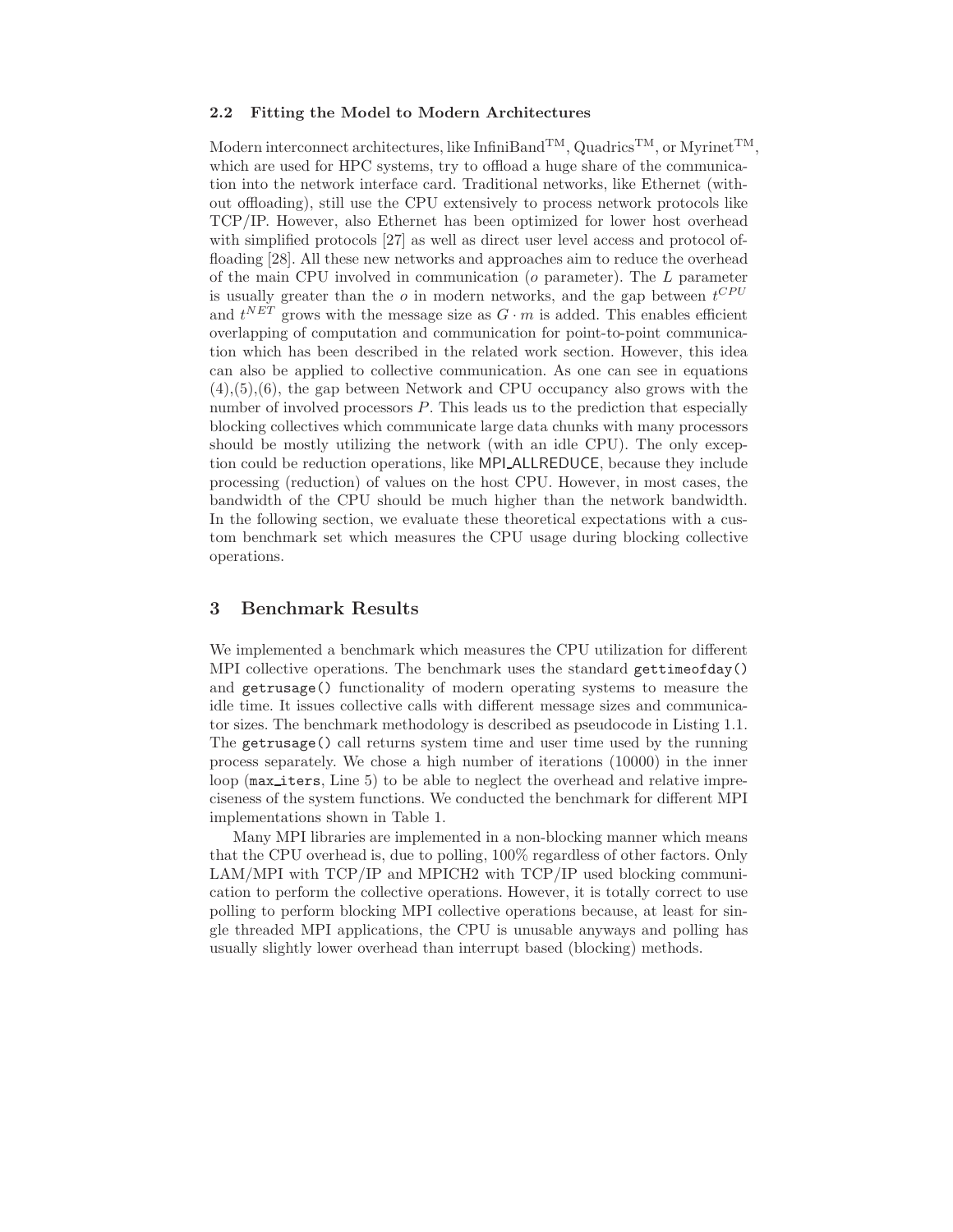```
1 for( proc=1; proc<nproc; proc=proc*2) {
    create_communicator(nproc, comm);
    for( size=1; size<maxsize; proc=proc*2) {
     gettimeofday(t1); getrusage(r1);
5 for( i=0; i<max_iters; i++)
       MPI_Coll(comm, size, MPI_BYTE, ...)
     getrusage(r2); gettimeofday(t2);
   }}
```
Listing 1.1. Benchmark Methodology (pseudocode)

| Implementation                             | Networks              |
|--------------------------------------------|-----------------------|
| $LAM/MPI$ 7.1.2                            | InfiniBand, TCP/IP    |
| MPICH2 1.0.3                               | TCP/IP                |
| Open MPI $1.1a3$                           | InfiniBand and TCP/IP |
| OSU MVAPICH 0.9.4. InfiniBand              |                       |
| <b>Table 1.</b> Tested MPI Implementations |                       |

We investigated all collective operations for LAM/MPI and MPICH2 and want to discuss the frequently used MPLALLREDUCE (cf. [26]) in detail. Both MPI ALLREDUCE implementations exhibit a similar behavior and use only a fraction of the available CPU power for communicators with more than 8 nodes. MPICH2 causes in the average of all measurement points less than 30% CPU load while LAM/MPI consumes less then 10%. We see also that the data size plays an important role because there may be switching points in the collective implementation where the collective algorithms or underlying point-to-point operations are changed (e.g., 128kb for MPICH2). However, this overhead includes the TCP/IP packet processing time spent in the kernel to transmit the messages which is measured with the getrusage() function as system time. User level, kernel-bypass, and offloading communication hardware like InfiniBand, Quadrics or Myrinet does not use the host CPU to process packets and does not enter the kernel during message transmission. Figure 1 shows the user level CPU usage (without TCP/IP processing) for both examples from above. It shows that the CPU overhead for MPI ALLREDUCE, which implies a user level reduction operation in our case, is below 10% in the average for MPICH2 and below 3% for LAM/MPI. These figures show also that the share of CPU idle time grows with communicator and data size. Other collective operations which are not shown here due to space restrictions exhibit a similar behavior.

However, generally speaking, the time to perform a collective operation grows also with communicator and data size. This means that the overall (multiplicative) CPU waste is even higher. Figure 2 shows the absolute CPU idle time of both implementations, several collective operations, and a fixed communicated data size with varying communicator sizes. The effect of growing CPU waste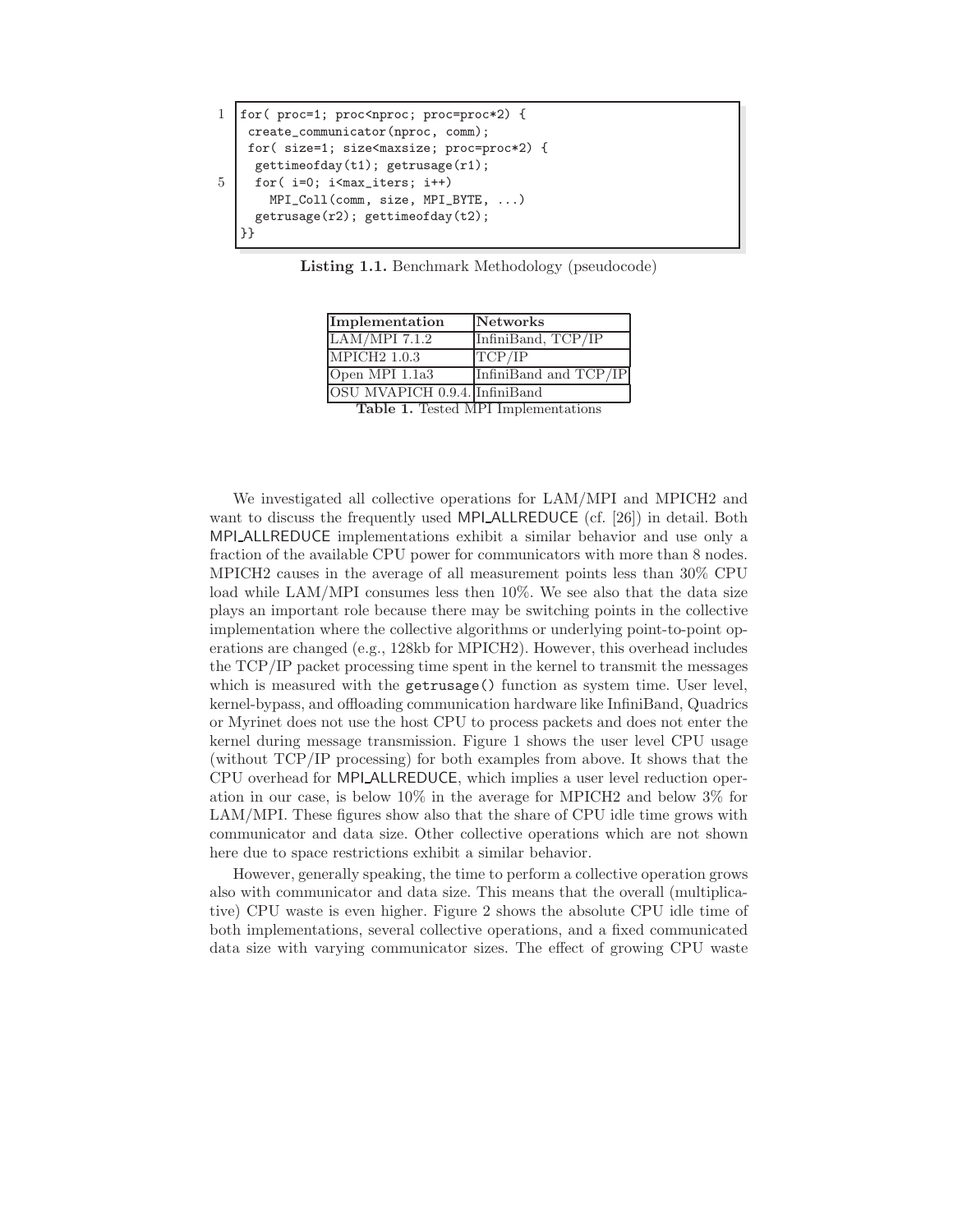

Fig. 1. MPLALLREDUCE (user time) overheads for LAM/MPI (left) and MPICH2 (right).

during blocking collectives is clearly visible. Especially the MPI ALLTOALL operation, which usually scales worst, shows high CPU idle times with a growing number of participating processes.



Fig. 2. CPU idle time for some collective functions with varying communicator sizes for a constant data size of 1kB (left: LAM/MPI, right: MPICH2).

Figure 3 shows that absolute CPU idle time of both implementations, for a fixed communicator size, and varying data sizes. The CPU waste is even higher and scales worse than for the varying communicator size, nearly linearly with the data size (the figures are plotted with a logarithmic scale).

## 4 Conclusions

We show that the addition of non-blocking collective operations to the MPI-2 standard would be a natural extension to the existing interface. We model the potential performance benefit of overlapping communication with computation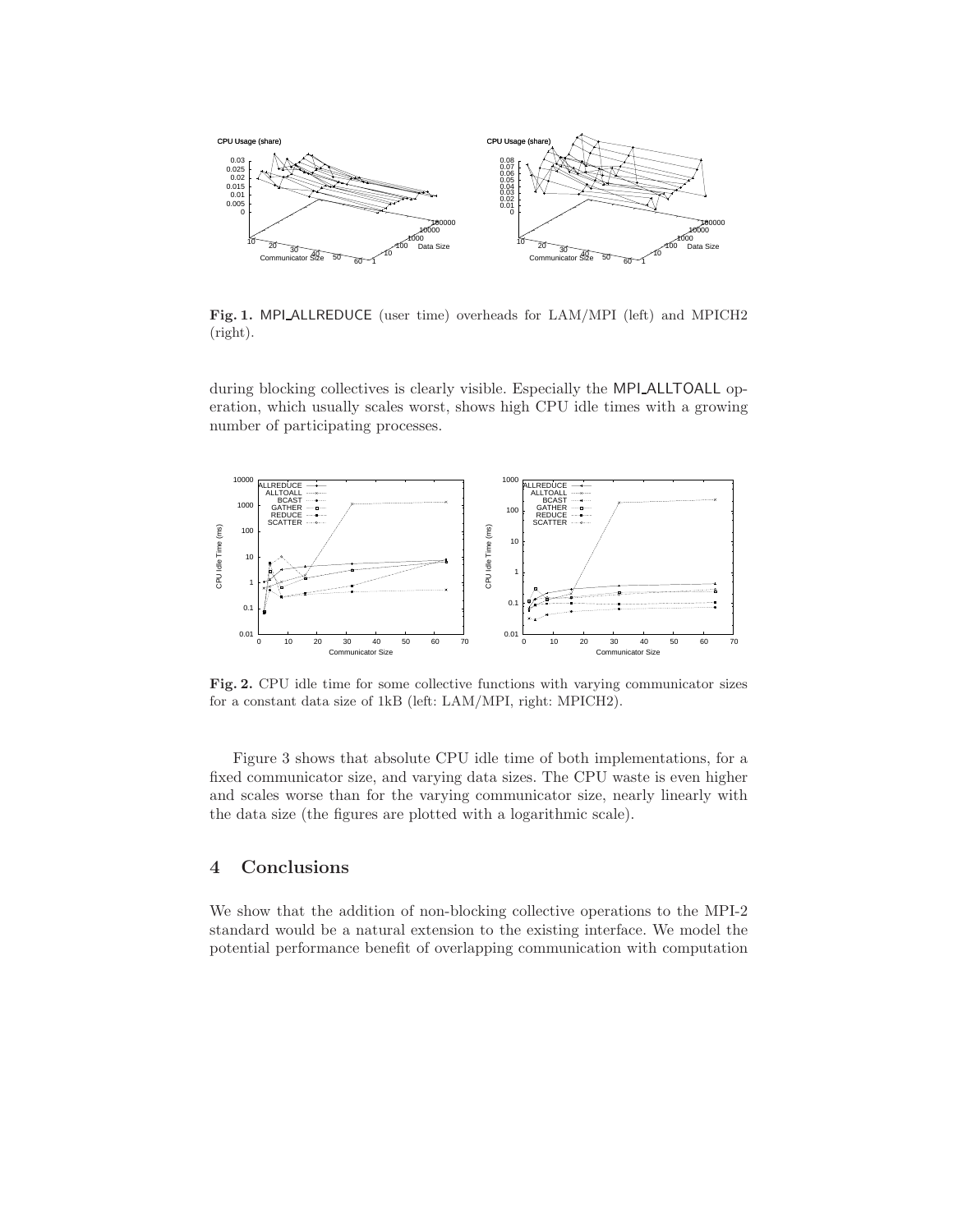

Fig. 3. CPU idle time for some collective functions with varying data size for a constant communicator size of 16 processes (left: LAM/MPI, right: MPICH2).

during collective operations. The model is proven and quantified with an extensive analysis of the CPU overhead for TCP/IP based networks. The results show clearly that, using TCP/IP, more than 70% of the CPU time is wasted in average during blocking collective operations. We assume that the gap is more than 90% for offloading based networks such as InfiniBand, Quadrics or Myrinet which do not process messages on the host CPU. Absolute measurements show the wasted time per collective which can easily be converted into wasted CPU cycles. These considerations lead to possible optimizations using non-blocking collective operations.

We propose a simple double buffering scheme to enable the use of nonblocking collective communication for existing parallel applications or algorithms. Examples include [29] and can be found at the LibNBC webpage [30]. Other double-buffering based schemes to optimize parallel implementations of more algorithms (e.g. Gaussian elemination) can be easily derived.

We implemented a portable library (LibNBC, [31]) supporting non-blocking collective operations on top of MPI-1 and port scientific applications to use the new semantics. However, implementing collective semantics on top of MPI-1 cannot easily take advantage of special hardware features to support collective communication (e.g., a hardware barrier [32]). We are planning to move the non-blocking collective implementation into the extensible Open MPI collective framework [33] to enable hardware optimized non-blocking collectives. We do also propose a MPI-2 extension [34] to support non-blocking collective operations in the MPI standard.

The NBC library is available at: http://www.unixer.de/NBC/.

### References

1. Wagner, A., Buntinas, D., Panda, D.K., Brightwell, R.: Application-bypass reduction for large-scale clusters. In: 2003 IEEE International Conference on Cluster Computing (CLUSTER 2003), IEEE Computer Society (2003) 404–411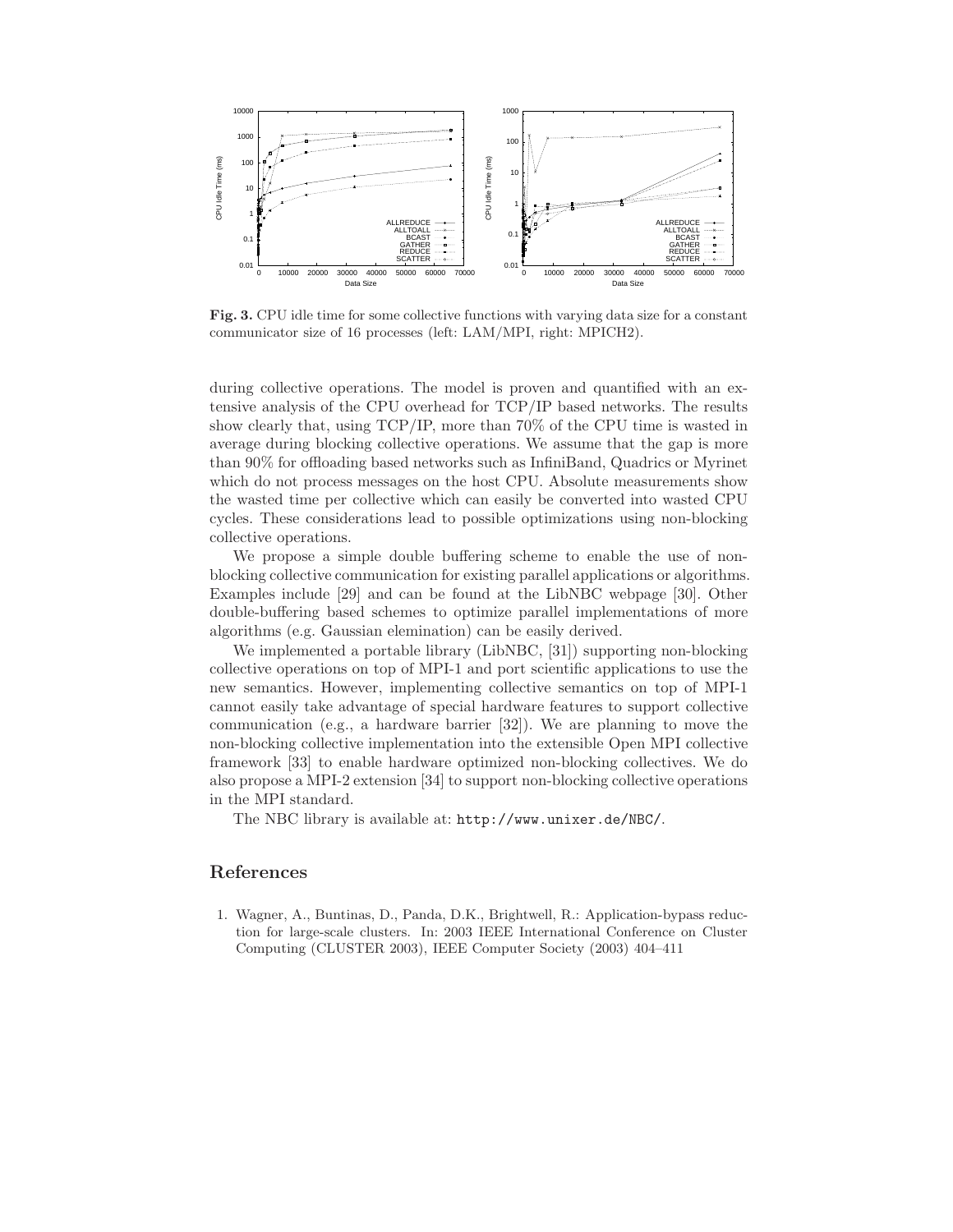- 2. Terry, P., Shan, A., Huttunen, P.: Improving application performance on hpc systems with process synchronization. Linux J. 2004(127) (2004) 3
- 3. Iancu, C., Husbands, P., Hargrove, P.: Hunting the overlap. In: PACT '05: Proceedings of the 14th International Conference on Parallel Architectures and Compilation Techniques (PACT'05), Washington, DC, USA, IEEE Computer Society (2005) 279–290
- 4. III, J.W., Bova, S.: Where's the Overlap? An Analysis of Popular MPI Implementations (1999)
- 5. Lawry, W., Wilson, C., Maccabe, A.B., Brightwell, R.: Comb: A portable benchmark suite for assessing mpi overlap. In: CLUSTER, IEEE Computer Society (2002) 472–475
- 6. Liu, G., Abdelrahman, T.: Computation-communication overlap on network-ofworkstation multiprocessors. In: Proc. of the Int'l Conference on Parallel and Distributed Processing Techniques and Applications. (1998) 1635–1642
- 7. Brightwell, R., Underwood, K.D.: An analysis of the impact of mpi overlap and independent progress. In: ICS '04: Proceedings of the 18th annual international conference on Supercomputing, New York, NY, USA, ACM Press (2004) 298–305
- 8. Dimitrov, R.: Overlapping of Communication and Computation and Early Binding: Fundamental Mechanisms for Improving Parallel Performance on Clusters of Workstations. PhD thesis, Mississippi State University (2001)
- 9. Calland, P.Y., Dongarra, J., Robert, Y.: Tiling on systems with communication/ computation overlap. Concurrency - Practice and Experience 11(3) (1999) 139–153
- 10. Baude, F., Caromel, D., Furmento, N., Sagnol, D.: Optimizing metacomputing with communication-computation overlap. In: PaCT '01: Proceedings of the 6th International Conference on Parallel Computing Technologies, London, UK, Springer-Verlag (2001) 190–204
- 11. Danalis, A., Kim, K.Y., Pollock, L., Swany, M.: Transformations to parallel codes for communication-computation overlap. In: SC '05: Proceedings of the 2005 ACM/IEEE conference on Supercomputing, Washington, DC, USA, IEEE Computer Society (2005) 58
- 12. Abdelrahman, T.S., Liu, G.: Overlap of computation and communication on shared-memory networks-of-workstations. (2001) 35–45
- 13. Dubey, A., Tessera, D.: Redistribution strategies for portable parallel FFT: a case study. Concurrency and Computation: Practice and Experience 13(3) (2001) 209–220
- 14. Brightwell, R., Riesen, R., Underwood, K.D.: Analyzing the impact of overlap, offload, and independent progress for message passing interface applications. Int. J. High Perform. Comput. Appl. 19(2) (2005) 103–117
- 15. Kale, L.V., Kumar, S., Vardarajan, K.: A Framework for Collective Personalized Communication. In: Proceedings of IPDPS'03, Nice, France (2003)
- 16. Petrini, F., Kerbyson, D.J., Pakin, S.: The case of the missing supercomputer performance: Achieving optimal performance on the 8, 192 processors of asci q. In: Proceedings of the ACM/IEEE SC2003 Conference on High Performance Networking and Computing, 15-21 November 2003, Phoenix, AZ, USA, CD-Rom, ACM (2003) 55
- 17. Agarwal, S., Garg, R., Vishnoi, N.: The impact of noise on the scaling of collectives: A theoretical approach. In: 12th Annual IEEE International Conference on High Performance Computing, Goa, India (2005)
- 18. Jones, T., Dawson, S., Neely, R., Jr., W.G.T., Brenner, L., Fier, J., Blackmore, R., Caffrey, P., Maskell, B., Tomlinson, P., Roberts, M.: Improving the scalability of